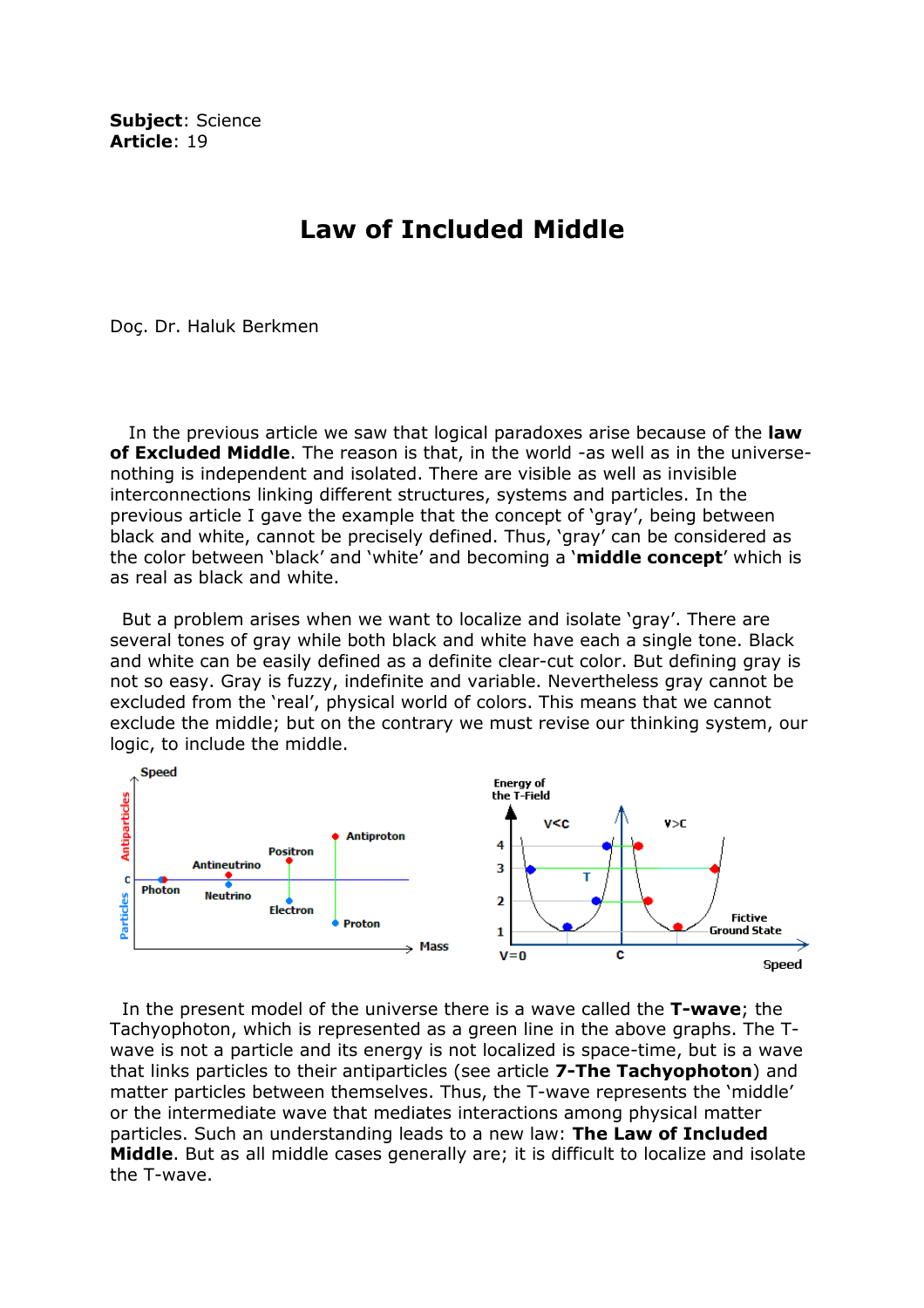The nearest description of a T-wave is that it replaces the bosons of the Standard Model of elementary particles. Elementary particles are not only defined by their mass but also by another characteristic called the spin. A material particle can be visualized as a spinning top; 'spin up' and 'spin down' representing the two opposite spinning directions as shown below.



 The up and down spinning directions are defined as +1/2 and -1/2 respectively. In 1925 Wolfgang Pauli (1900-1958) formulated the famous Exclusion Principle known after his name. According to this principle no two spinning matter particles can occupy the same energy level. Since all particles are also waves, one can visualize this situation as a spinning wave about a given axis. The spinning wave becomes dense and appears to us as being a particle. This situation is the result of angular momentum conservation. The choice of the axis

around which the wave spins is arbitrary but once an axis is chosen the spin arrow can point in only two opposite directions.

The Pauli Exclusion Principle (PEP) tells us that at the lowest energy level the maximum number of electrons revolving around an atom cannot exceed two; one in the spin-up state and the other in the spin-down state. If a third electron is added to the atom it has to go the next higher energy level. The next energy level can accommodate up to eight electrons because of additional degrees of freedom that an electron can possess. Higher energy levels can accommodate more and more electrons.

 The spin concept is of fundamental importance in Quantum Mechanics and one can explain many characteristics of solids, liquids and gas with the help of the PEP. But the PEP is also valid in the present model. Consider the graph shown above right. Particles (blue) and their respective antiparticles (red) occupy symmetrical positions on any given energy level. Since particles and antiparticles must have opposite charge, they also must have opposite spin. If the particle is in a spin-up state, its antiparticle must be in a spin-down state and vice-versa.

 At the speed of light the particle and its antiparticle form a single wave that has two distinct components. The two waves spinning in opposite directions cannot annihilate each other because of the PEP. They have no other choice but to add up and create a particle of spin 1 moving at the speed of light. This is why the photon is a spin 1 particle, which has two orthogonal vibration modes (see the picture at the bottom of this article). One mode creates the electric field while the other one creates the magnetic field (see article 8-Entangled States).

In article 9-The Lattice Field, it was mentioned that particles are local density formations within the T-field. The figure below represents two interacting particles; one being localized and the other more spread in the lattice field. They are like two intertwining wave packets. This way of visualizing the interaction of elementary particles is quite different than postulating a force carrier boson.